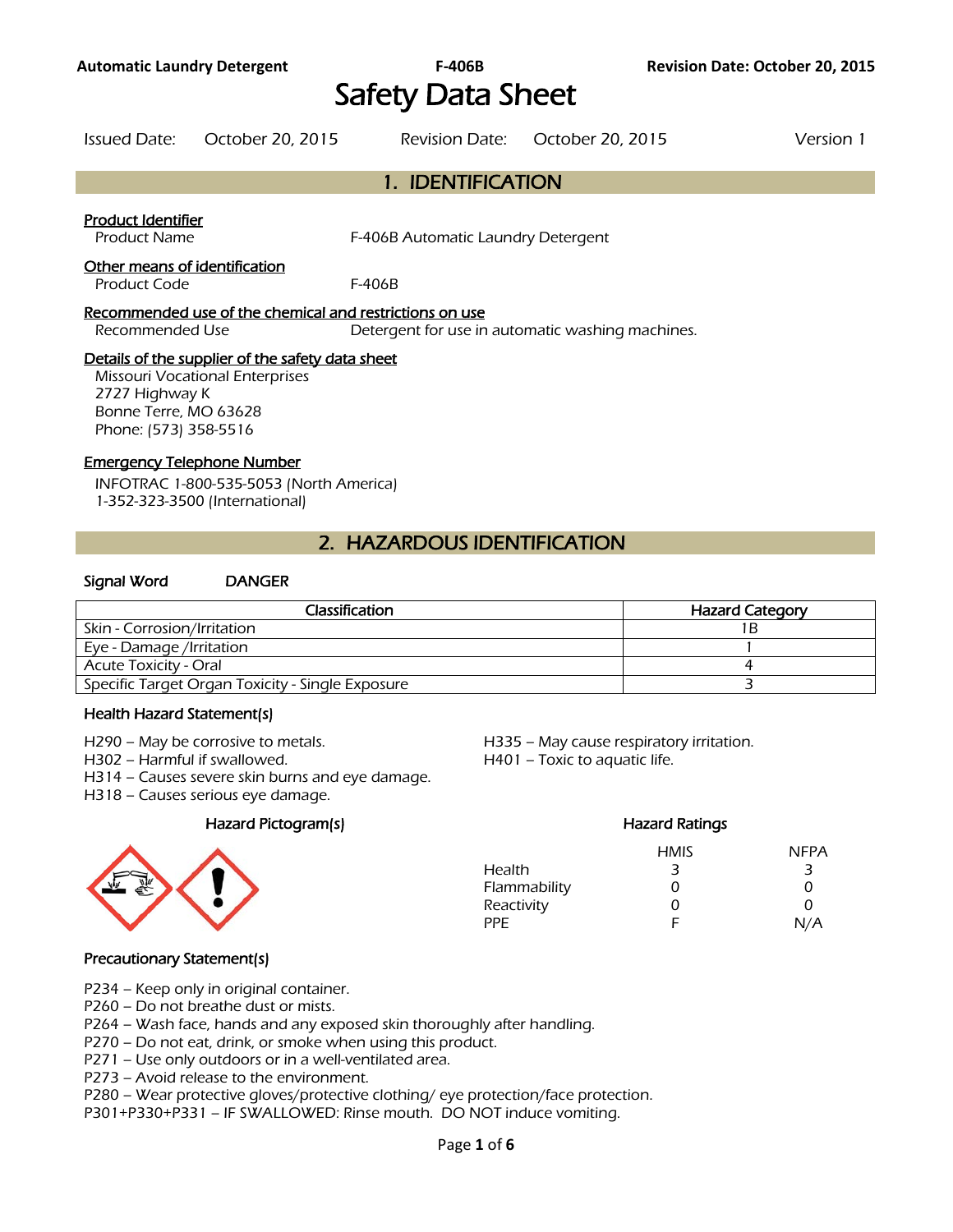P303+P361+P353 – IF ON SKIN (or hair): Remove/Take off immediately all contaminated clothing. Rinse skin with water/shower.

P304+P340 – IF INHALED: Remove victim to fresh air and keep at rest in a position comfortable for breathing. P305+P351+P338 – IF IN EYES: Rinse cautiously with water for several minutes. Remove contact lenses, if present and easy to do. Continue rinsing.

P310 – Immediately call a POISON CENTER or doctor/physician.

P391 – Collect spillage.

P403+P233 – Store in a well-ventilated place. Keep container tightly closed.

P405 – Store locked up.

P406 – Store in a corrosive resistant container with a resistant inner liner.

P501 – Dispose of contents and container in accordance with applicable local, regional, national, and/or international regulations.

#### Potential Health Effects

| <b>Skin Contact</b> | May cause skin corrosion/irritation/burns. |
|---------------------|--------------------------------------------|
| Eye Contact         | May cause eye damage.                      |
| Inhalation          | May cause respiratory irritation.          |
| Ingestion           | May be harmful if swallowed.               |

#### 3. COMPOSITION/INFORMATION ON INGREDIENT

| <b>Chemical Name/Pure Substance</b> | CAS#       | Weight-%  |
|-------------------------------------|------------|-----------|
| Sodium Carbonate Anhydrous          | 497-19-8   | 55-60     |
| Sodium Metasilicate Anhydrous       | 6834-92-0  | $5 - 10$  |
| Sodium Tripolyphosphate Anhydrous   | 7758-29-4  | $20 - 25$ |
| Valfor 100                          | 1318-02-1  | $5 - 10$  |
| Sodium Carboxymethyl Cellulose      | 9004-32-4  | $1-5$     |
| T-DET LF 416                        | 68987-81-5 | $0 - 2$   |
|                                     |            |           |

\*\*If Chemical Name/CAS No is "proprietary" and/or Weight-% is listed as a range, the specific chemical identity and/or percentage of composition has been withheld as a trade secret.

#### 4. FIRST-AID MEASURES

- Eye Contact Rinse cautiously with water for several minutes. Remove contact lenses, if present and easy to do. Continue rinsing for at least 15 total minutes.. Get medical advice/attention.
- Skin Contact Brush off excess chemical and immediately flush contaminated areas with plenty of water. Take off contaminated clothing. Wash contaminated clothing before reuse. If skin irritation persists, call a physician.
- **Inhalation** Remove victim to fresh air and keep at rest in a position comfortable for breathing. Call a POISON CENTER or doctor/physician if you feel unwell.
- Ingestion Rinse mouth. Do NOT induce vomiting. Call a POISON CENTER or doctor/physician if you feel unwell. If vomiting occurs, give water to further dilute the chemical.

#### Most important symptoms and effects

Symptoms Prolonged contact may cause painful stinging or burning of eyes and lids, watering of eye,<br>Symptoms and irritation. Prolonged contact may over saves severe skip irritation or mild burn and irritation. Prolonged contact may even cause severe skin irritation or mild burn.

#### 5. FIRE-FIGHTING MEASURES

#### Extinguishing Media

Suitable Extinguishing Media: Water spray, dry chemical, foam. Unsuitable Extinguishing Media: Not determined.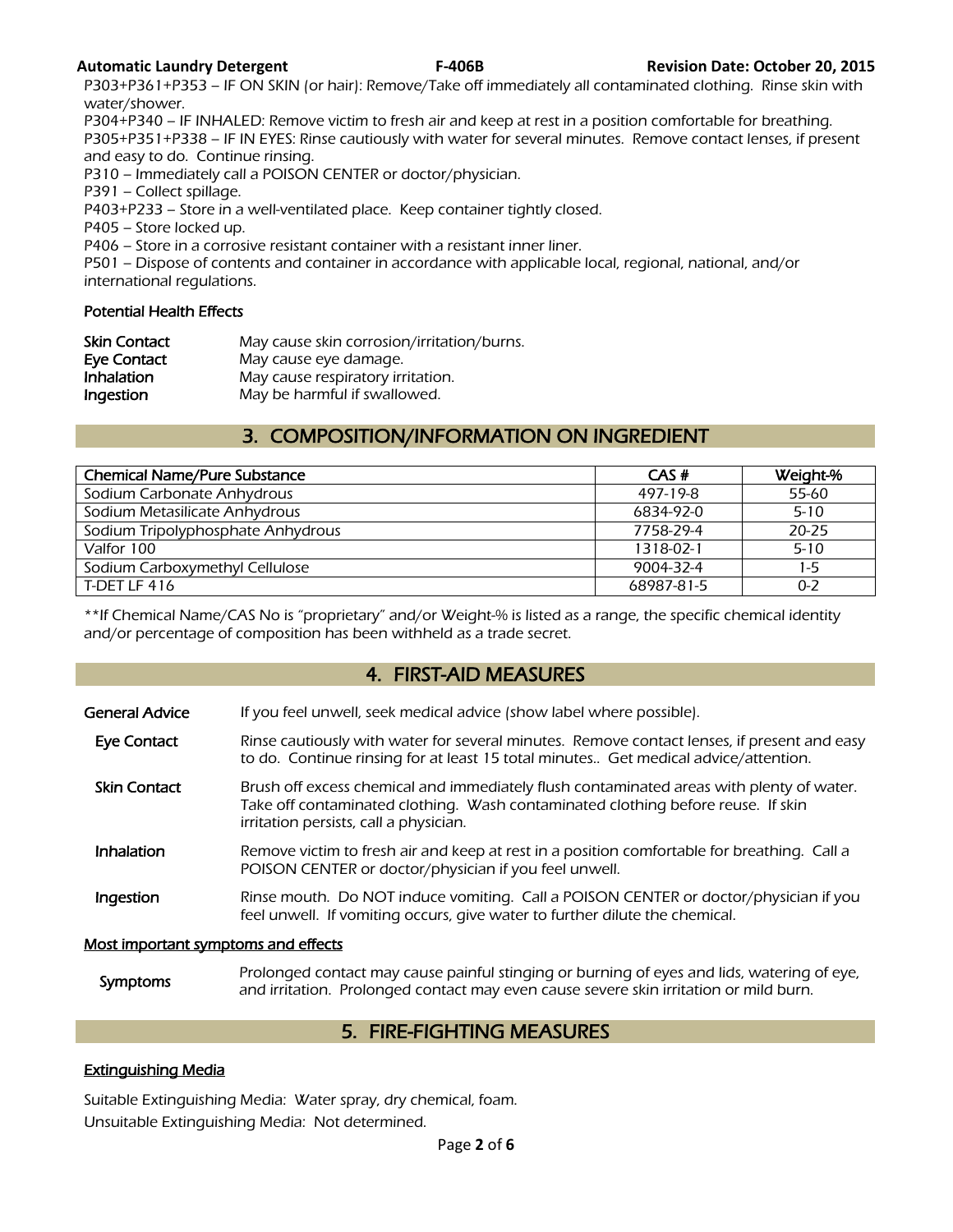#### Specific Hazards Arising from the Chemical

Components of this product may decompose upon heating to produce corrosive and/or toxic fumes.

#### Protective equipment and precautions for firefighters

As in any fire, wear self-contained breathing apparatus pressure-demand, MSHA/NIOSH (approved or equivalent) and full protective gear.

#### 6. ACCIDENTAL RELEASE MEASURES

#### Personal precautions, protective equipment and emergency procedures

| Personal precautions                              | Do not get in eyes, on skin, or on clothing. Avoid creation of dust. Avoid<br>breathing dust. Do not eat, drink, or smoke in areas where this material is<br>used. Wash thoroughly after handling. Wet material may pose a slipping<br>hazard. |  |  |
|---------------------------------------------------|------------------------------------------------------------------------------------------------------------------------------------------------------------------------------------------------------------------------------------------------|--|--|
| <b>Environmental precautions</b>                  | Do not flush into surface water or sanitary sewer system. See Section 12<br>for additional ecological information.                                                                                                                             |  |  |
| Methods and material for containment and clean up |                                                                                                                                                                                                                                                |  |  |
| <b>Methods for Containment</b>                    | Prevent further leakage or spillage if safe to do so.                                                                                                                                                                                          |  |  |
| Methods for Clean up                              | Shovel dry material into suitable container. Vacuum any remaining<br>material into a suitable container. Liquid material may be removed with a                                                                                                 |  |  |

#### 7. HANDLING AND STORAGE

vacuum truck. Wet material is slippery under foot.

#### Precautions for safe handling

Handle in accordance with good industrial hygiene and safety practice. Use only in well ventilated areas. Do not breathe dust. Wash face, hands, and any exposed skin thoroughly after handling. Use personal protection recommended in Section 8.

#### Conditions for safe storage, including any incompatibilities

Storage Conditions Keep containers tightly closed in a dry, cool and well-ventilated place. Store locked up. Incompatible Materials Can generate heat when mixed with acids. When wet, flammable hydrogen gas may be produced from prolonged contact with alkali sensitive metals such as: aluminum, brass, bronze, copper, lead, tin, zinc.

#### 8. EXPOSURE CONTROLS/PERSONAL PROTECTION

| <b>Chemical Name</b>                         | <b>ACGIH TLV</b>                                                                                     | <b>OSHA PEL</b>                                                                       | <b>NIOSH IDLH</b> |
|----------------------------------------------|------------------------------------------------------------------------------------------------------|---------------------------------------------------------------------------------------|-------------------|
| Sodium Tripolyphosphate<br>$(7758-29-4)$     | 10 mg/m <sup>3</sup> TWA (inhalable<br>particles), 3 mg/m <sup>3</sup> TWA<br>(respirable particles) | 15 mg/m $^{\rm 3}$ TWA (total dust), 5<br>mg/m <sup>3</sup> TWA (respirable fraction) |                   |
| Sodium Metasilicate<br>Anhydrous (6834-92-0) |                                                                                                      | 2 mg/m <sup>3</sup> TWA                                                               |                   |

#### Appropriate engineering controls

Engineering Controls Apply technical measures to comply with the occupational exposure limits.

#### Individual protection measures, such as personal protective equipment

Eye/Face Protection Wear approved safety goggles. Skin and Body Protection Wear appropriate clothing to prevent repeated or prolonged skin contact. Ensure adequate ventilation, especially in confined areas. For limited<br>Respiratory Protection exposure use a N95 dust mask.

Page **3** of **6**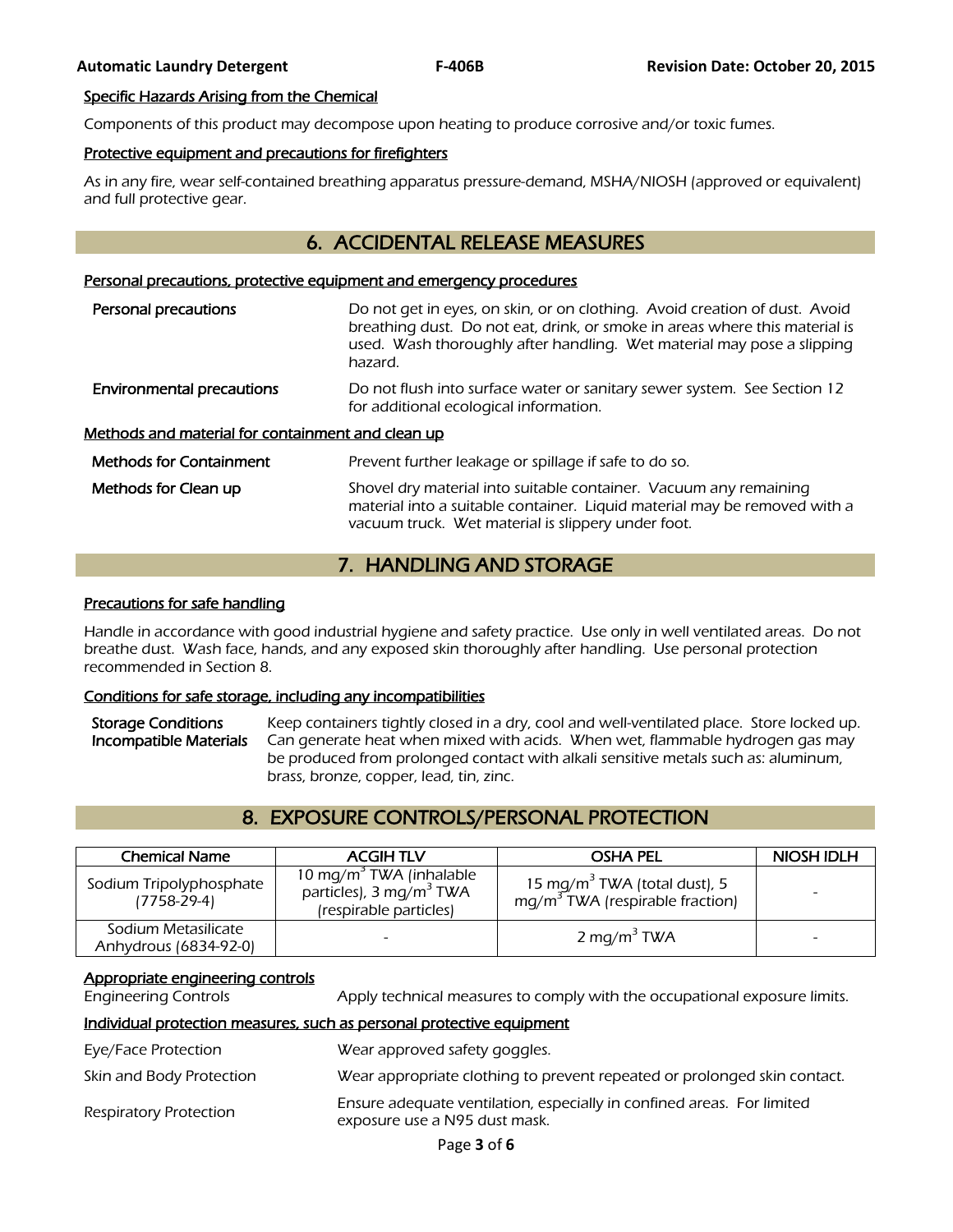#### **Automatic Laundry Detergent F-406B Revision Date: October 20, 2015**

General Hygiene Considerations

Do not eat, drink, or smoke when using this product. Wash contaminated clothing before reuse. Handle in accordance with good industrial hygiene and safety practice.

### 9. PHYSICAL AND CHEMICAL PROPERTIES

#### **Appearance**

| <b>Physical State</b><br>Color                                                                                                                                                                                                                                                                                                                                                                                                                                                                                                                                  | Solid<br><b>White</b>                                                                                                                                                                                                                                                                                                                   | Odor<br><b>Odor Threshold</b> | Odorless<br>Not Determined |
|-----------------------------------------------------------------------------------------------------------------------------------------------------------------------------------------------------------------------------------------------------------------------------------------------------------------------------------------------------------------------------------------------------------------------------------------------------------------------------------------------------------------------------------------------------------------|-----------------------------------------------------------------------------------------------------------------------------------------------------------------------------------------------------------------------------------------------------------------------------------------------------------------------------------------|-------------------------------|----------------------------|
| Property                                                                                                                                                                                                                                                                                                                                                                                                                                                                                                                                                        | <b>Values</b>                                                                                                                                                                                                                                                                                                                           | <b>Remarks - Method</b>       |                            |
| рH<br>Melting Point/Freezing Point<br><b>Boiling Point/Boiling Range</b><br><b>Flash Point</b><br><b>Evaporation Rate</b><br>Flammability (Solid, Gas)<br><b>Upper Flammability Limits</b><br><b>Lower Flammability Limits</b><br><b>Vapor Pressure</b><br><b>Vapor Density</b><br><b>Specific Gravity</b><br><b>Water Solubility</b><br>Solubility in other solvents<br><b>Partition Coefficient</b><br><b>Auto-ignition Temperature</b><br><b>Decomposition Temperature</b><br><b>Viscosity</b><br><b>Explosive Properties</b><br><b>Oxidizing Properties</b> | Approx. 12<br>Not determined<br>Not determined<br>Not determined<br>Not determined<br>Non-flammable<br>Not determined<br>Not determined<br>Not determined<br>Not determined<br>Not determined<br>Complete<br>Not determined<br>Not determined<br>Not determined<br>Not determined<br>Not determined<br>Not determined<br>Not determined | 1% solution                   |                            |
|                                                                                                                                                                                                                                                                                                                                                                                                                                                                                                                                                                 | <b>STABILITY AND REACTIVITY</b><br>10 <sub>1</sub>                                                                                                                                                                                                                                                                                      |                               |                            |
| Reactivity                                                                                                                                                                                                                                                                                                                                                                                                                                                                                                                                                      | Not reactive under normal conditions.                                                                                                                                                                                                                                                                                                   |                               |                            |
| <b>Chemical Stability</b>                                                                                                                                                                                                                                                                                                                                                                                                                                                                                                                                       | Stable at normal temperatures and pressures.                                                                                                                                                                                                                                                                                            |                               |                            |
| <b>Conditions to Avoid</b>                                                                                                                                                                                                                                                                                                                                                                                                                                                                                                                                      | Exposure to air or moisture over prolonged periods. Dusting conditions.<br>Extreme heat. Extreme humidity.                                                                                                                                                                                                                              |                               |                            |
| Incompatible materials                                                                                                                                                                                                                                                                                                                                                                                                                                                                                                                                          | Can generate heat when mixed with acids. When wet, flammable hydrogen<br>gas may be produced from prolonged contact with alkali sensitive metals<br>such as: aluminum, brass, bronze, copper, lead, tin, zinc. Strong oxidizing<br>agents.                                                                                              |                               |                            |
| <b>Hazardous Decomposition</b><br><b>Products</b>                                                                                                                                                                                                                                                                                                                                                                                                                                                                                                               | Sodium oxides. Carbon oxides.                                                                                                                                                                                                                                                                                                           |                               |                            |
| <b>Hazardous Polymerization</b>                                                                                                                                                                                                                                                                                                                                                                                                                                                                                                                                 | Will not occur.                                                                                                                                                                                                                                                                                                                         |                               |                            |

### 11. TOXICOLOGICAL INFORMATION

#### Mixture Toxicity

I

Toxicological data have not been determined specifically for this product.

#### 12. ECOLOGICAL INFORMATION

#### **Ectotoxicity**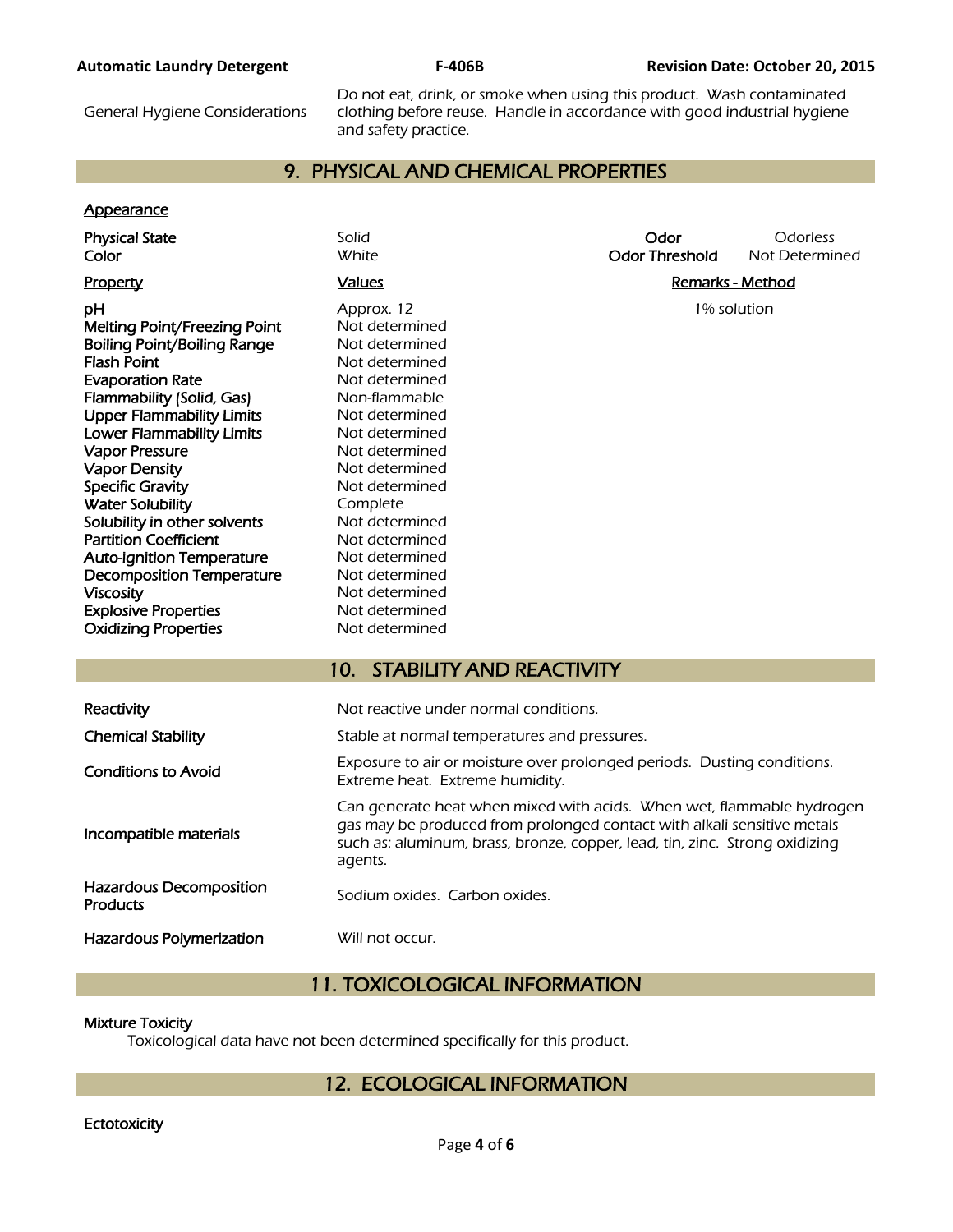Ecological studies have not been determined specifically for this product.

| <b>13. DISPOSAL CONSIDERATIONS</b>       |                                                                                                                          |  |  |
|------------------------------------------|--------------------------------------------------------------------------------------------------------------------------|--|--|
| <b>Disposal Instructions</b>             | Dispose of in accordance with local, regional, national, and international<br>regulations.                               |  |  |
| Hazardous Waste Code                     | Not available.                                                                                                           |  |  |
| Waste from residues / unused<br>products | Reuse or recycle if possible. Dispose of in accordance with local, regional,<br>national, and international requlations. |  |  |
| <b>Contaminated Packaging</b>            | Dispose of in accordance with local, regional, national, and international<br>regulations.                               |  |  |

#### 14. TRANSPORT INFORMATION

| <b>Note</b>                                                                      | Please see current shipping paper for most up to date shipping information,<br>including exemptions and special circumstances. |
|----------------------------------------------------------------------------------|--------------------------------------------------------------------------------------------------------------------------------|
| DOT I.D. Number<br><b>DOT Proper Shipping Name</b><br><b>DOT Hazard Classes:</b> | UN3262<br>Corrosive solid, n.o.s.                                                                                              |
| US DOT<br>Road (ADR)                                                             | 8<br>8                                                                                                                         |
| Air (ICAO/IMDG)<br>Sea (IMO/IMDG)                                                | 8<br>8                                                                                                                         |
| Packing Group<br><b>DOT Label</b>                                                | 8                                                                                                                              |

#### 15. REGULATORY INFORMATION

#### U.S. Federal Regulations

Contents of this SDS comply with OSHA Hazard Communication Standard CFR 1910.1200.

#### OSHA Hazard Communication Standard (29 CFR 1910.1200)

( X ) Hazardous ( ) Non- Hazardous

#### SARA TITLE III

Section 302/304 Extremely Hazardous Substances: None. Section 311/312 (40CFR370) Hazardous Categories: Acute. Section 313 **Section 313** Contains the following SARA 313 Toxic Release Chemicals: None.

#### **CERCLA**

CERCLA Regulatory Based on the information supplied this product contains no substances regulated under CERCLA.

#### State Regulations

#### California Prop 65

 This product may contain the following ingredient(s) known to the state of California to cause cancer, birth defects or other reproductive harm: None based on information supplied.